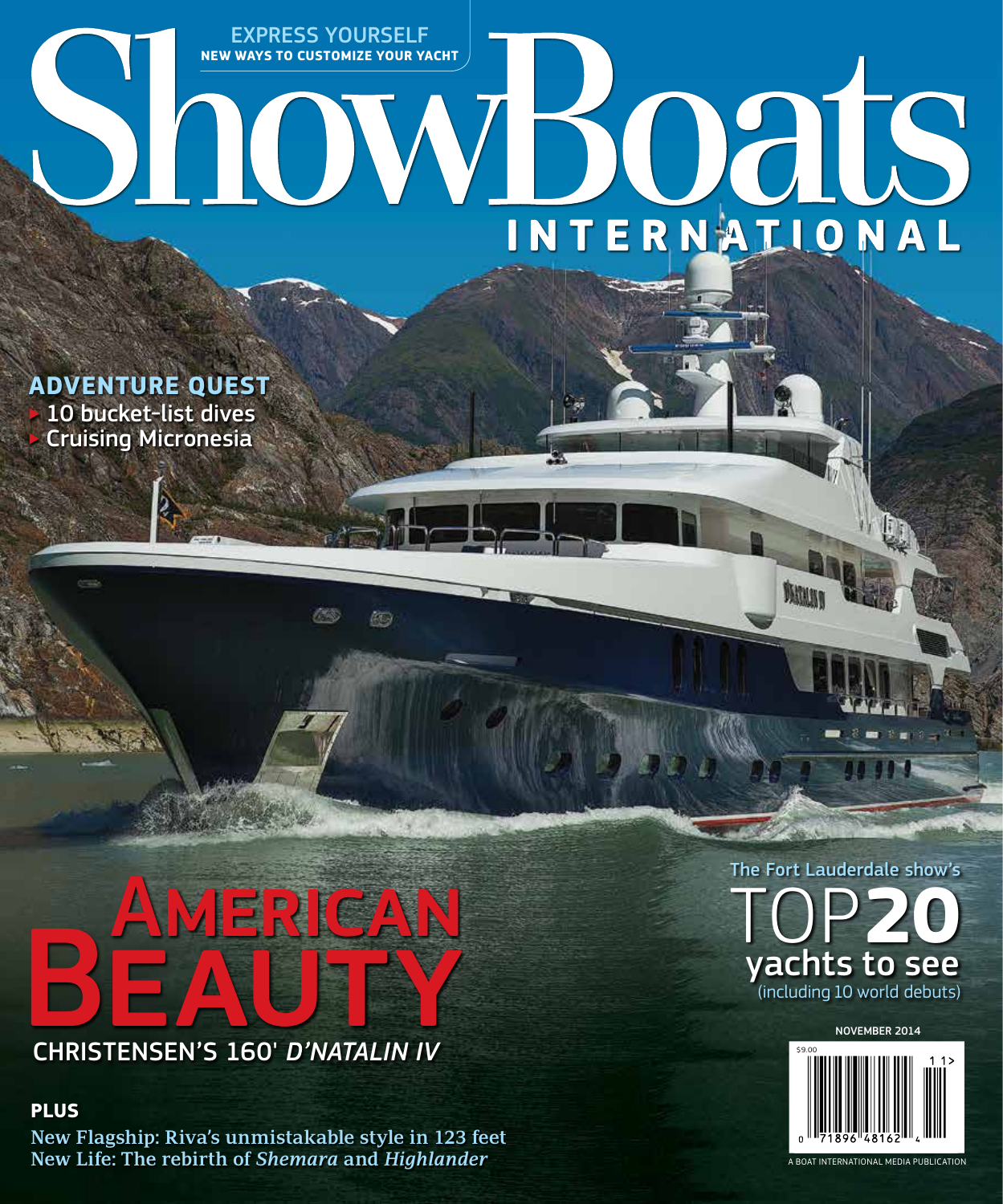#### *"We'll get you in*

the water, too. You'll love it," grinned Chapman Ducote. We were meeting to discuss the logistics of our Lunch With interview—a day trip, perhaps to The

Bahamas, aboard his 54-foot, all-carbon fber IPS-drive Delta Powerboats yacht, for a chat and a bit of lunch. I was thinking that a cruise to The Bahamas sounded right up my alley when I realized he was still going on about me getting in the water.

"…The sharks aren't interested in you, they just want some of our kill." I choked quietly on my Perrier, wondering if it was too late to request another assignment. "…but, I'm just as competitive as the shark," he continued. "I'll go right afer him. 'This is my fsh, buddy, get lost….'"

# Lunch with… While Ducote was cutting his teeth on hotel and private island<br>the water, too. You'll get you in While Ducote was cutting his teeth on hotel and private island<br>love it," grinned development deals, he continued to excel at

In addition to his yachting interests, Ducote is also a professional race car driver, avid free-diver, spear fsherman and general thrill-seeker. Yes, he's uninsurable. And he was ever so keen to share his zest for life with yours truly.

Ducote was born the youngest of three children in March 1976. He spent his childhood on the shores of New Orleans, Louisiana, and in the waters of the Gulf, before attending the University of Miami, where he obtained an undergraduate degree in business in just three years. He began his professional career in the feld of corporate fnance and money management in New York City, before returning to Miami in 1998 to partake in the real estate investment and development boom.



LIFE IN THE FAST LANE EXTENDS TO THIS RACE CAR DRIVER'S YACHTS AS HE JUMPS IN FULL THROTTLE WITH A RESTORATION PROJECT AND A PARTNERSHIP WITH A SWEDISH YACHT BUILDER.

INTERVIEW BY **REBECCA CAHILLY** PHOTOGRAPHY BY **RICHARD TARANTO**



As his crew loaded up the provisions and cast off the lines, Ducote called me to the helm. The IPS joystick control was easy

development deals, he continued to excel at another profession on the side: racing.

"As a kid, I always wanted to race, I just didn't know how to get there," he says. "I started at seventeen, which is old. I went to racing school and fgured out that in order to race you need lots of sponsorship dollars, so I looked for those opportunities."

Ducote started racing single-seat open-wheel formula 2000 cars and later moved on to Sports Car Club of America (SCCA) racing, then Grand-Am and Le Mans. "When I ran out of money I went to go-karts—that's the only way I could keep my skill," he says. "When I got big sponsorship dollars, I went back into the Rolex [Sports Car] Series and Le Mans series."

Participating in a bit of racing on the weekends may be a hobby for some, but Ducote took this pastime as seriously as any of his business deals, keeping even full-time professional drivers on notice and consistently placing in the most competitive races on the American and European circuits. He currently has 14 American and International Le Mans series podiums under his belt.

The morning of our interview I met Ducote at his home in Miami Beach, Florida, behind which he keeps his 54-foot Delta Powerboats yacht docked. The sky was a brilliant pink from the rising sun and the water looked calm enough, but the morning news was abuzz with talk of a tropical depression that was predicted to head straight for The Bahamas. I cautiously eyed my host as I stepped aboard, wondering if he was one of those types that would want to head directly into the storm and see what adventure ensued.

*these pages*

Chapman Ducote talked about his need for speed as he dined on the outdoor patio of his Miami Beach home with wife Kristin (far right) and Rebecca Cahilly (right).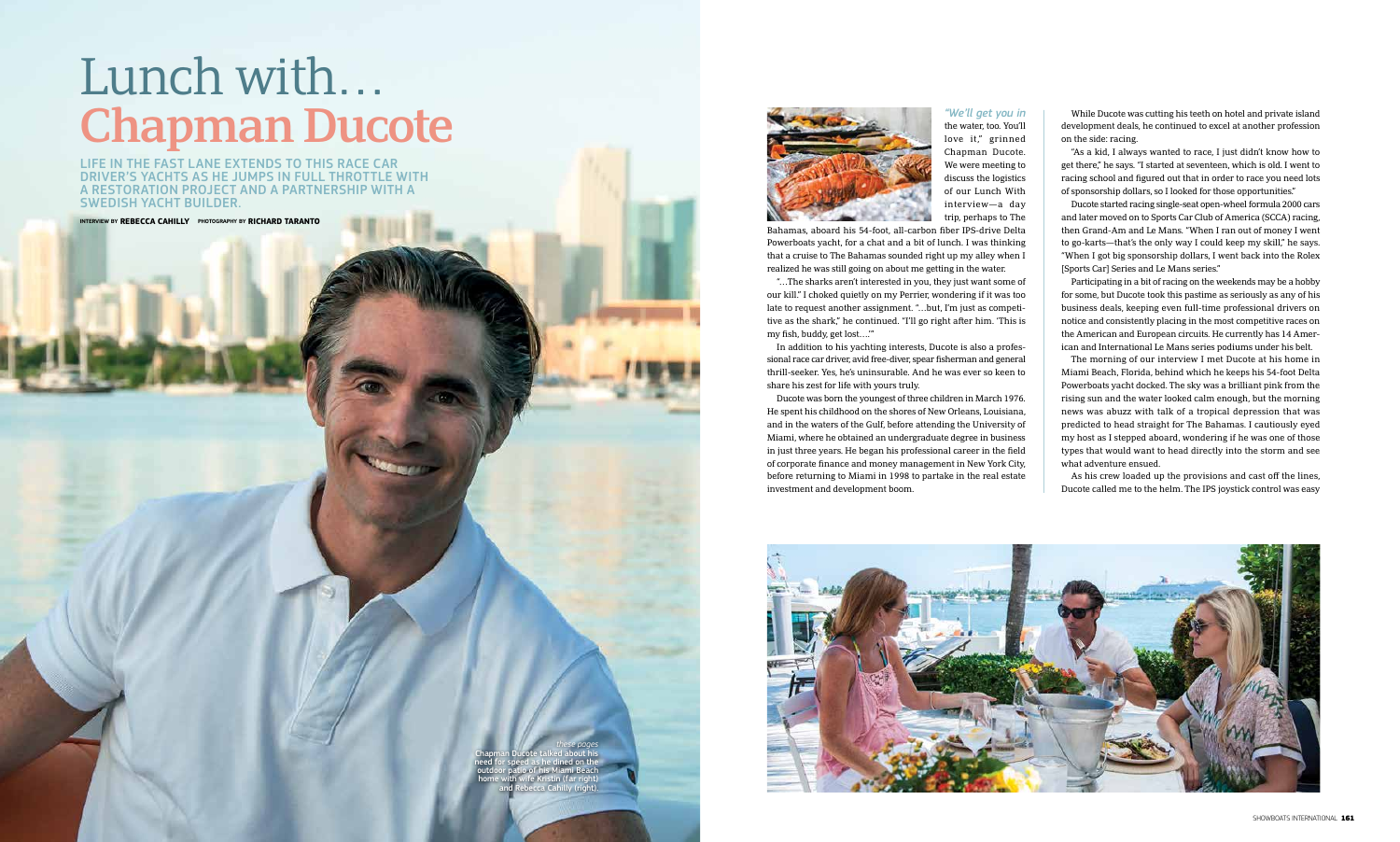*these pages* Lunch with Ducote featured grilled mutto snapper, hogfish and lobster that he spear fished that morning (opposite page). itiously, he let Cahilly take the wheel of his Delta 54 IPS (left).

to handle, and I cautiously inched the 54 into the waterway. Chapman pretended to not notice my sedate pace as we crawled along in the no-wake zone, but every so ofen encouraged me to up the rpms. Within 20 seconds of passing the no-wake sign Ducote took over the controls and we were on plane, cruising along smoothly at 32 knots.

"I grew up on a big Hatteras sportfish," Ducote explains. "My frst boat was a nine-foot Zodiac with a four-and-a-half-horsepower engine. I moved up to an eleven-foot Avon with a ffeen-horsepower engine and then a thirteen-foot Whaler with a sixty-horsepower engine. And that's pretty much where it all went nuts. It was a ffy-mile-per hour boat for a nine-year-old kid. I would drive it everywhere."

Not surprisingly, Ducote embraced the boating lifestyle as enthusiastically as any of his other pursuits, owning through the years an Intrepid, a couple Cigarettes and a Magnum 44—all boats that clearly gel with his fast-paced personality.

While the Delta 54 is Ducote's preferred boat for his regular trips to The Bahamas and spearfishing excursions, he is also the owner of a rather signifcant Feadship Heritage build.

"I love expedition-style boats, and Kristin and I were looking for a classically styled boat that we could purchase and refurbish," he says. Kristin Ducote, Chapman's wife, is an attorney by training but also a novelist, and loves to do her writing on their boats. An online search a few months ago took him deeper and deeper into boat brokerage pages where he stumbled upon an obscure listing. He noticed "De Vries Lentsch" among the little paperwork he could gather. Afer much investigation, he was able to confrm that the boat was indeed a Feadship, and, to his surprise, it was the 82-foot *Anahita*. Built in 1952, *Anahita* was hull F009 of the De Vries Lentsch shipyard, which was a member of the Feadship group from 1949 through 1957. Most notably, at 82 feet, *Anahita* was the frst large yacht to bear the Feadship name. He purchased her on the spot and she's currently lying in California as he works out her reft plans.

Out of Biscayne Bay and into open waters, Ducote checked the wave forecast and determined that it would be best to stay local. "The place I really wanted to show you is amazing, crystal-clear water, but this storm is kicking up and visibility is going to be poor no matter where we go, so we'll stay close and see what we can get."

I realized that the provisions on board consisted of vegetables and fruit. This Lunch With interviewee intended to catch and kill our main course.

We dropped anchor at a spot Ducote and his longtime friend and business partner Ian Miller had plotted during earlier spearfshing excursions and within minutes the two were suited up in camoufage suits, snorkels and



carbon fber fns. Armed with carbon fber spear guns, they slipped into the water and silently foated on the surface, eyeing potential prey on the reef below.

For Ducote, who is also the president and CEO of Merchant Services LTD, a credit card processing company he founded in 2005, being behind the wheel or under the water is where he feels most comfortable. "For me, racing is the only place you're at peace—in the cockpit. It's the same with free-diving, you have to focus one hundred percent on what you're doing or you're dead, basically."

Suddenly, Ducote dove straight down into the depths and within seconds returned to the boat with the day's first catch, a beautiful pink hogfish. "I got him right between the eyes," he laughed and, afer cursing the visibility and asking us to not publish such a pitiful prize, slipped back into the water.

It was racing that frst brought Ducote into the credit card business. In the infancy of the company, the majority of his customers were in the racing community. "From my years on the racing circuit, I knew a great number of team owners, sponsors and successful entrepreneurs who

## This Lunch With interviewee intended to **catch and kill** our main course.



needed credit card services and were happy to give me their business. From that springboard of loyal business, we were able to expand exponentially into the fully vertically integrated company that is Merchant Services LTD today." Merchant Services LTD has grown to more than 500 employees and provides merchant processing solutions in all sectors of the market. In fact, its growth has been so meteoric that in 2012 it was named the 18th fastest growing private company in the U.S. by *Inc*. magazine.While Ducote spends the majority of his time running this company and its sister company, Starboard Funding, a merchant lending program, he has his sights set on something new altogether, something on the boating side.

"Do you like lobster?" Ducote has surfaced again, looking somewhat like a human Triton. "Uh, yes, absolutely," I said. He disappears again and I scan the surface. Nothing. Thirty seconds tick by; one minute; one minute, 30 seconds. Suddenly two live Caribbean spiny lobsters break through, one in each hand of their captor.

The morning continues in this manner—we cruise to a preferred diving spot, my host disappears into the water